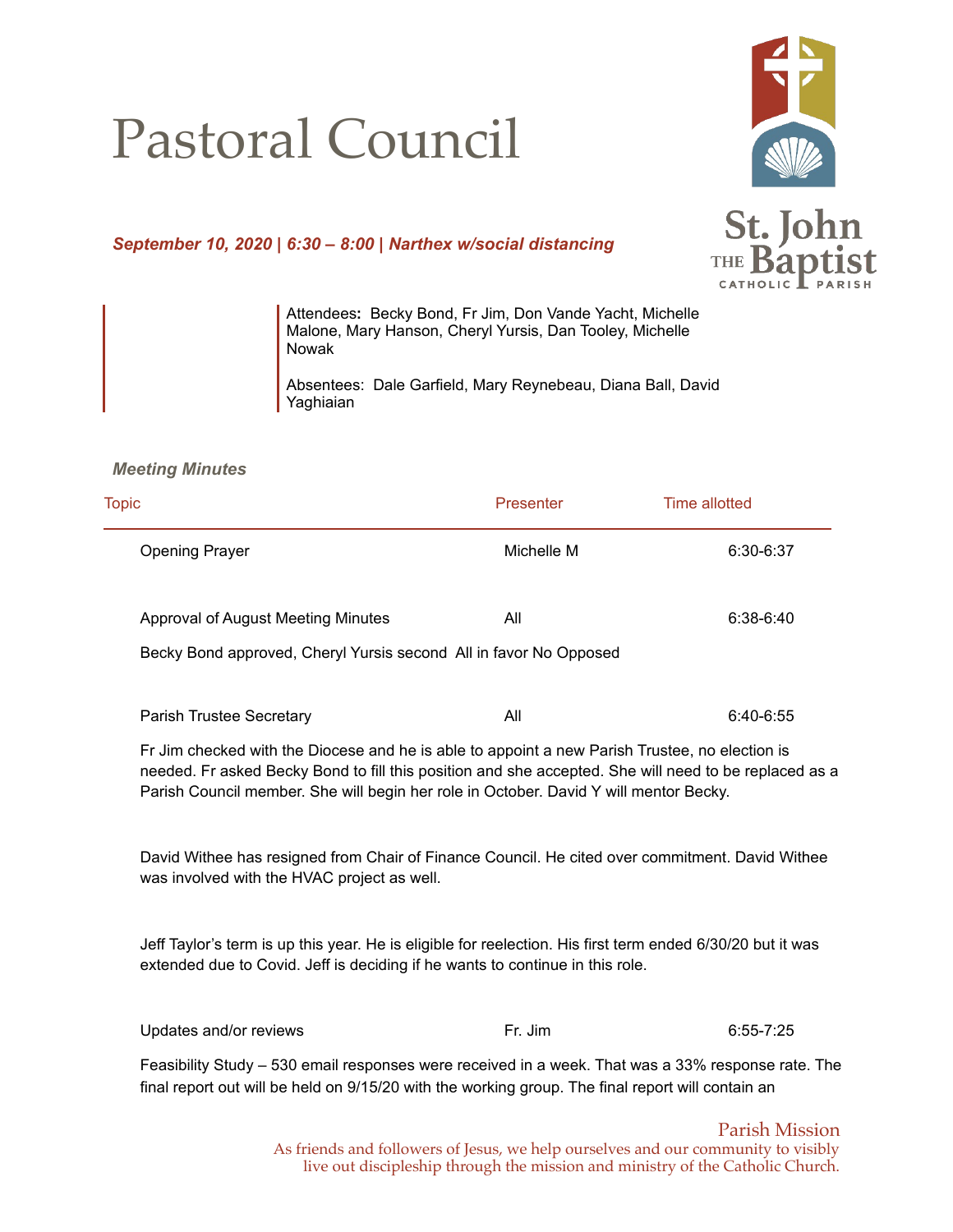executive summary that will be communicated broadly. Fr has some insight as to what the final report will include.

The recommendation is to wait until Spring 2021 to begin the campaign. This is due to the uncertainty of Covid as well as the need to create a better understanding of the projects. Most people just heard about the projects and don't have a good understanding of why they are needed and what it all entails.

The committee thought the financial goal should realistically be \$4M and that \$7M was too high. The campaign needs to think about being done in phases.

The main priorities for parishioners are the boiler/heating system, reconfiguration of school/commons, parish office common building expansion and then the Diocese share of the campaign (which Fr is still going to talk with the Bishop about trying to adjust that down). Parishioners were okay if the existing parish office was torn down.

The lower priority items include the old church/Ministry Center, the parking lot, the playground and the old parish office. A contract was signed with Dan Roarty and his organization for a scope of work on the Ministry Center. This still needs to be completed.

The active fund raising would be Feb 2021 - Aug 2021. Could include a stretch goal that could possibly include the parking lot and playground.

Campaign leadership – The committee shared a few names of who they thought should be involved.

The committee will also provide a top matrix of the parishioners who have the greatest ability to give a large gift. If you have money/commitment in the beginning that helps the campaign get rolling.

Questions/Feedback:

Is it possible to start ordering parts now for the boiler system in anticipation of the fund raising? Fr feels this would be okay to do.

Communication – We as a council need to communicate why these projects (Ministry Center, Boiler System, etc) are so important. The Ministry Center is used by many groups, including the school. Part of the PMP was to get people to think of the school/parish as one. There is a connection to the Ministry Center with the heating system so we will need to deal with both at the same time. There was a plan to invest about \$300,000 in the Ministry Center to improve windows and to make sure it was buttoned up structurally. There is also a concern about having enough classrooms since many of the upcoming grades have two classrooms. The repurposing of the commons did include adding classrooms. Next Steps: Dan to create a schedule of what we want to communicate and when (one topic per month starting in October). It will lead up to the actual kick off of the capital campaign. Need to determine how that information will be shared and also if it is possible to have a place where people could ask questions? Will need to create a communication team which will include Sarah Wulf.

Ministry Center – Fr would like to move forward with the summit. Dan Roarty was contracted to do a scope of work for that space. Dan would be at the summit to hear the feedback. Has anyone checked with the Historical Society to see if there are funds available for the structural pieces? Not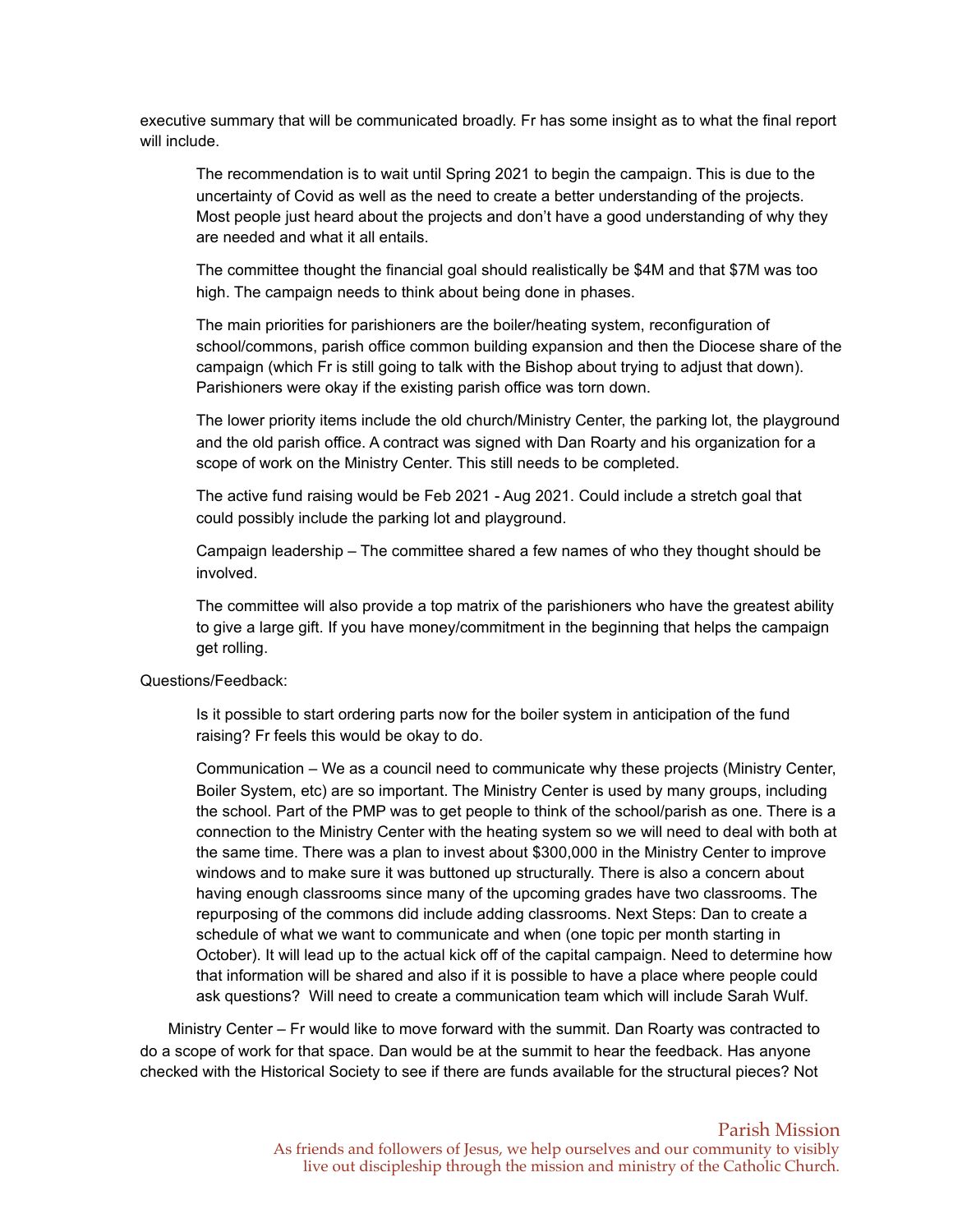that anyone is aware of. The feasibility study was clear that parishioners do not want the old church torn down.

Lifting the dispensation from attending mass – This is effective the weekend of Sept 19/20. Refer to the documents Fr Jim sent. St. John's will continue the live streaming the 8:00 am mass. Parishioners will not be turned away. There will be questions and concerns from parishioners about it being safe to come back, what changed that the dispensation was lifted, etc. Communication will be sent next week to the parishioners.

Appreciation Breakfast Michelle Michelle 7:26-7:40 Subgroup consists of Michelle M, Becky B, Sarah W, Mary H and Diana B. An Appreciation Event will be held on 9/26 (after 4:30 mass) and 9/27 (after 10:00 mass). The Knights of Columbus and the Finance Council have also been asked to participate. The goal is to have an appreciate event to welcome back parishioners and let them know how much they have been missed. Hot dogs, chips and a goodie bag will be served. There will be two tents (one to the left of the parking lot and one on the right) with prewrapped, take and go items. A suggestion was to have muffins after the 8:00 mass. Refer to the email from Becky Bond with the link to sign up to volunteer.

| <b>Liaison Assignments</b>                                                           | Dan | 7:41-7:55 |  |  |
|--------------------------------------------------------------------------------------|-----|-----------|--|--|
| Faith Formation Board - Diana Ball                                                   |     |           |  |  |
| Stewardship - Michelle Malone                                                        |     |           |  |  |
| Site Advisory Council - Michelle Nowak                                               |     |           |  |  |
| Booster-Dan Tooley                                                                   |     |           |  |  |
| Health & Wellness - Don Vande Yacht                                                  |     |           |  |  |
| Youth Board -Mary Hanson                                                             |     |           |  |  |
| Catholic Women/Christian Mothers - Current Becky Bond. A replacement will be needed. |     |           |  |  |
| Social Concerns - Cheryl Yursis                                                      |     |           |  |  |
| Knights of Columbus - Dale Garfield                                                  |     |           |  |  |
| Hospitality - Mary Reynebeau                                                         |     |           |  |  |
| Trustee - Becky Bond (as of October, 2020)                                           |     |           |  |  |
| Finance and Building & Grounds - Fr Jim                                              |     |           |  |  |

.

.